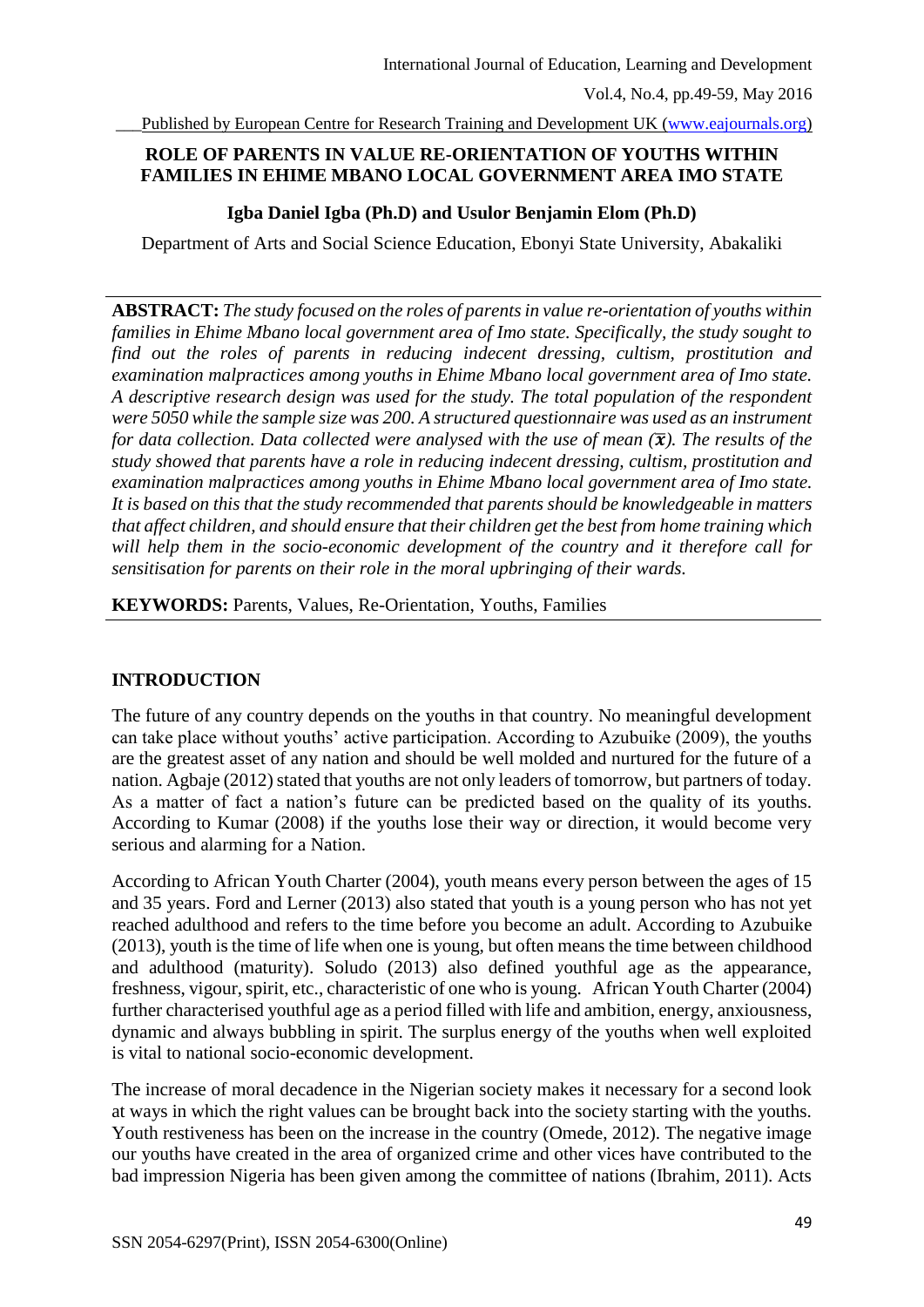Published by European Centre for Research Training and Development UK [\(www.eajournals.org\)](http://www.eajournals.org/)

of moral decadence and indiscipline associated with Nigerian youths accentuates the need for strong moral orientation. In fact, in Nigeria, no one needs to look far and wide to discover the high rate of moral decadence and arrant display of wrong or negative values (Omede, 2012). Manifestations of immorality among youths include; incidences of cultism and truancy which involves examination malpractices, dissolution, self-indulgence, licentiousness among others (Hastings, 2010).

In line with the above, Njoku (2013) opined that youths in Nigeria are characterised with high level of corruption, fraud and international money laundering, scamming, gangsterism, prostitutions, cultism and get-rich-quick syndrom. The whole of the Nigerian society, particularly in the urban areas, have been directly affected by the high incidence of armed robbery, frequent assaults on the streets, abductions and disappearances and the rise of phenomena such as violent campus cults, gangs and vigilantism. Children and youths are both victims and in some cases perpetrators of such criminal activities. In addition they have increasingly become caught up in harmful drugs both as users and as peddlers.

In our institutions of learning, students indulge in secret cult activities. Denga (2011) stated that secret cult activities are causing a lot of concern to the Nigerian populace. Members of this group conduct their secret meetings mainly at night and in odd places. They torment teachers/lecturers, erring members and even non-members. They carry out barbaric activities by assaulting, killing and torturing people indiscriminately. Also, part of their initiation is done by drinking of human blood. The cult members are always bold and ready to strike simply because they go on hard drugs.

Similarly, the issue of examination malpractice has threatened the existence of the school system. This ugly trend has become the order of the day. Some students go into examination halls with their guns to shoot anybody that will question them for cheating. Again, our youths are claiming that hence our politicians cheat to win elections, they should be allowed to cheat and pass their examinations as well. This cankerworm has eaten deep into the fabric of the Nigerian Education system. The consequences of examination malpractice has a devastating effect on our educational systems. Bulus (2008) pointed out that the manpower produced by our schools and universities would be half-baked and unfunctional.

Furthermore, sex related issues also pose a threat to the moral laxity of our youths. There are several cases of unwanted pregnancies, abortion, child abandonment as well as bastard and unwanted children born without identified fathers. Similarly, sexually transmitted diseases like gonorrhea, syphilis and the Acquired Immune Deficiency Syndrome (AIDS) are posing a threat to our youths. This could be attributed to lack of moral training by our youths.

The other anti-social behaviour that has been posing a threat to our youths is drug abuse. There has been a public outcry about the widespread usage of drugs by our youths. Denga (2011) warned that there are several consequences on the users of drugs. This ranges from delinquent behaviours, unwanted pregnancies, armed robbery and violence. Similarly, cult activities, violence, rapes, armed robbery and road accidents could be attributed to the usage of drugs. There is need to stamp out this menace from our youths and the school system. Several other antisocial behaviours among Nigerian youths include indecent dressing, aggressive behaviour, armed robbery, fighting, stealing and alcoholism (Azubuike, 2013).

The continuation of these social ills and moral laxity could be attributed to parental nonchalant attitude towards their responsibilities. A parent is a caretaker of the [offspring](https://en.wikipedia.org/wiki/Offspring) in their own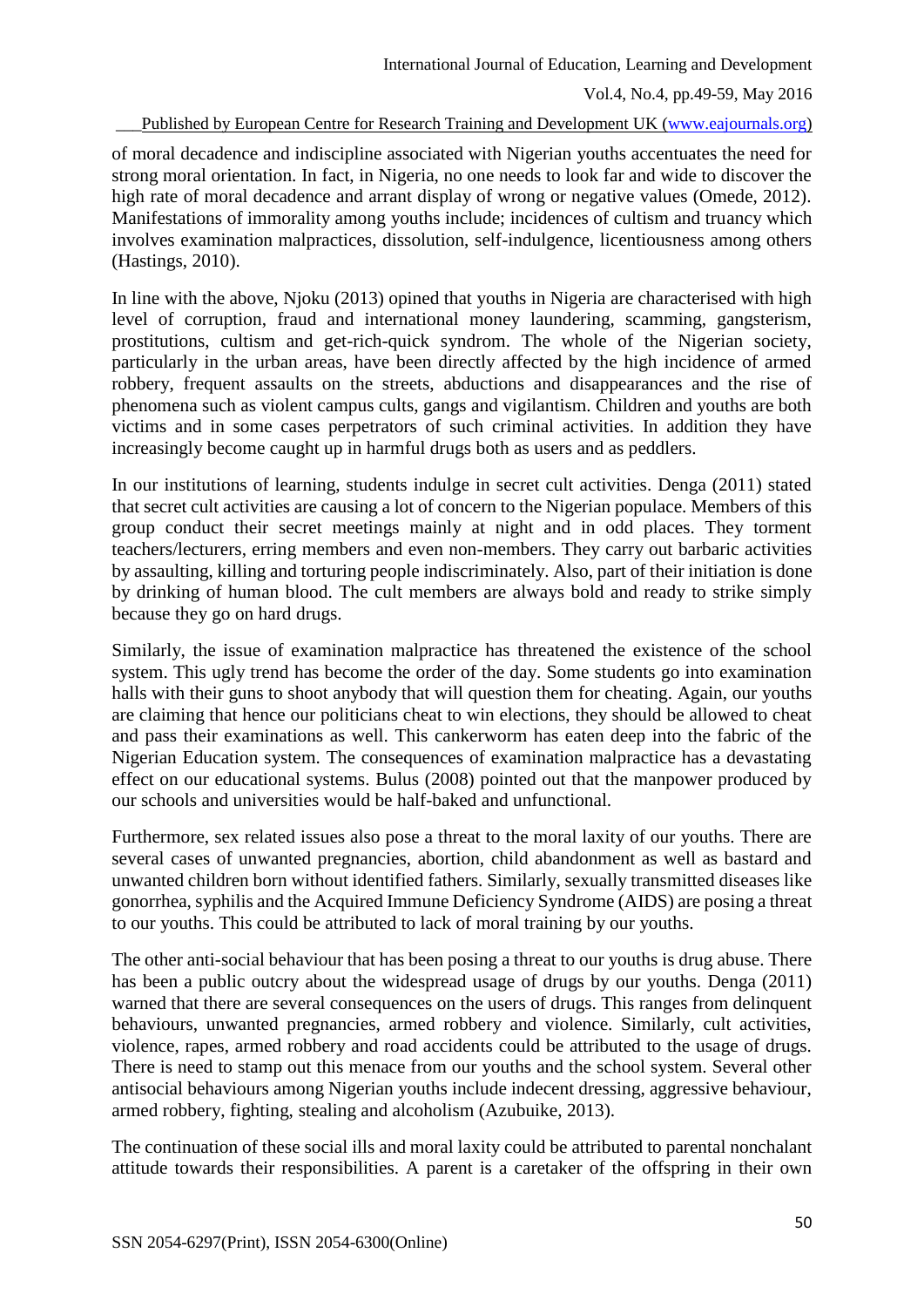## Vol.4, No.4, pp.49-59, May 2016

Published by European Centre for Research Training and Development UK [\(www.eajournals.org\)](http://www.eajournals.org/)

species. In an African setting, parents have the responsibility of nurturing their children. Parents provide the three basic necessities of life to their offspring. According to Essays, (2013), parents are the ones who are supposedly be the closest person to the children. Parents should become the child's idols, best friends, and motivators who can implant moral principles in children thus producing a first-class society with successful adolescences. Thus, there are some arguments from several parties who blame the parents on the moral decay of our youth nowadays when they fail to play their roles well. Workaholic parents, parents who fail to discipline their youngsters as well as parents who give less emotional attention to the children are the causes for rising up spoilt teens. This means that parents have a vital role to play in their wards value reorientation.

Value re-orientation is the principles of right and wrong that are accepted by an individual or a social group (Nwele, 2009). Value orientation is the process of inculcating moral values in somebody. As parents play vital role in the socialisation process of their children, as well as, therefore they should be at the epicentre of their children's moral upbringing.

Despite all these, most Nigerian parents have neglected their role of supervising their children. These youths are left alone to do as their wish. Some parents feel that hence we are practicing democracy now; the children should be given a wide range of freedom to operate on their own. To such parents, antisocial behaviours are not punished at all. They prefer to spare the child and save the rod. It is against this background that the study sought to find out the roles of parents in value re-orientation of youths in Ehime Mbano local government area of Imo state. The problem of this study therefore is what are the roles of parents in value reorientation among youths within families in Ehime Mbano Local Government Area of Imo State?

## **Purpose of the Study**

The main purpose of the study is to find out the roles of parents in value re-orientation of youths within the family in Ehime Mbano local government area of Imo state.

Specifically, the study sought to

- 1. Find out the roles of parents in reducing indecent dressing among youths in Ehime Mbano local government area of Imo state.
- 2. Ascertain the roles of parents in reducing cultism among youths in Ehime Mbano local government area of Imo state.
- 3. Examine the roles of parents in reducing prostitution among youths in Ehime Mbano local government area of Imo state.
- 4. Find out the roles of parents in reducing examination malpractices among youths in Ehime Mbano local government area of Imo state.

## **Research Questions**

The following research questions were formulated to guide the study

- 1. What are the roles of parents in reducing indecent dressing among youths in Ehime Mbano local government area of Imo state?
- 2. What are the roles of parents in reducing cultism among youths in Ehime Mbano local government area of Imo state?
- 3. What are the roles of parents in reducing prostitution among youths in Ehime Mbano local government area of Imo state?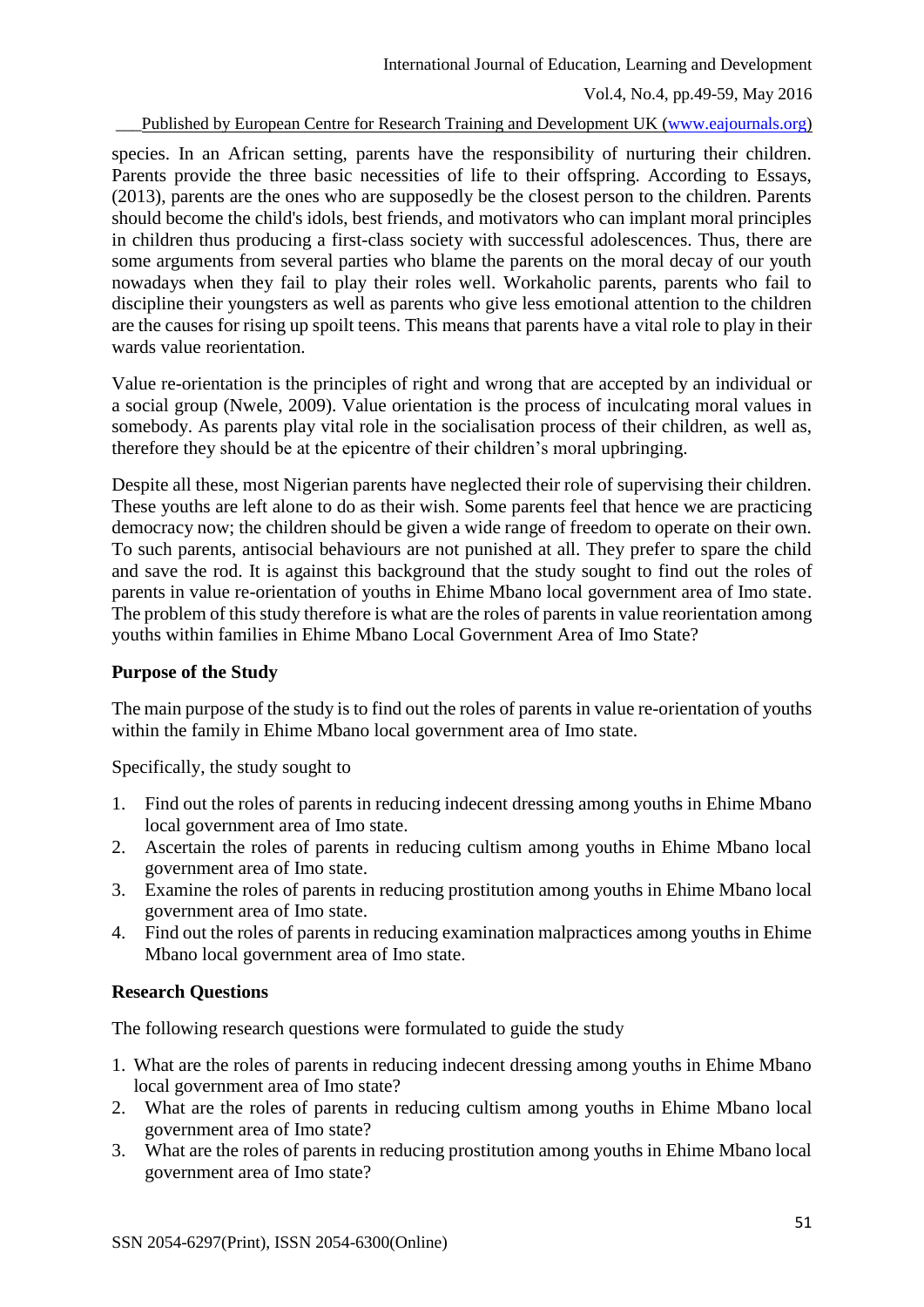\_\_\_Published by European Centre for Research Training and Development UK [\(www.eajournals.org\)](http://www.eajournals.org/)

4. What are the roles of parents in reducing examination malpractices among youths in Ehime Mbano local government area of Imo state?

## **METHODOLOGY**

The research design used in this study was a descriptive survey design in which a group is studied by collecting and analysing data from a few people or items considered to be representative of the entire group youths and parents in Ehime Mbano local government area of Imo state. Descriptive Survey research design refers to a process of eliciting data from a target population through questionnaire or interview instruments and subjecting such data to statistical analysis for purpose of drawing conclusion, (Eneje 2012).

The area of the study is Ehime Mbano local government area of Imo state. Ehime Mbano is a Local Government Area of Imo State, Nigeria. Its headquarters are in the town of Umuezeala Owerre. It has an area of 169 square km and a population of 130,931 at the 2006 census. The postal code of the area is 472. Ehime Mbano Local Government Area Geo Political is in Okigwe senatorial zone that was carved out of the former Mbano L.G.A. in 2009 with its Headquarters Umuezeala, it is made up of five major clans namely Umueze, Agbaja, Umukabia, Akanumuezeala, Nneato Ugwumezi and Nsu with twenty nine Autonomous communities. Ehime Mbano is surrounded in the East by Isiala Mbano, in the West by Ahiazu Mbaise, in the North Okigwe local government and in the South by Ihitte Uboma. The dominant language in the area is Igbo. The people in the area are mainly traders, civil servant and farmers

The population of the study was 4000 youths and 1050 parents within the families derived in Ehime-Mbano local government area of Imo state (those residing in the local government). Therefore the total population of the study is 5050 (National Population Commission Imo state, 2006).

Due to large sample size of the study, a simple random sampling techniques (by balloting) to select 150 youths and 50 parents making a total population of 200 respondents for the study

For the purpose of this study, the instrument used was a structured questionnaire designed by the researcher to deduce information on the research topic: roles of parents on youths value reorientation in Ehime-Mbano Local Imo State". Twenty items were designed, to elicit needed information from the respondents. The questionnaire was divided into two parts: A and B. Part A is concerned about the personal data of the respondents, while part B is mainly the questionnaire items and instructions which guided the respondents.

To ensure that the items in the questionnaire are addressing, the topic of the research, the validity of the instrument was therefore carried out. It was first, validated by the check who made necessary corrections, and referred the work for further validation. Three more copies were sent to three lecturers in Administration and Planning Department for Thoroughness. Spearman's Rank Order was used to determine the reliability of the instrument and reliability coefficient was 0.72, which shows that the instrument was reliable.

The instrument for data collection was administered on the respondents in (10) ten families in Ehime Mbano Local Government Area of Imo State by the researcher personally. All the two hundred copies of questionnaires were distributed and collected by the researcher. The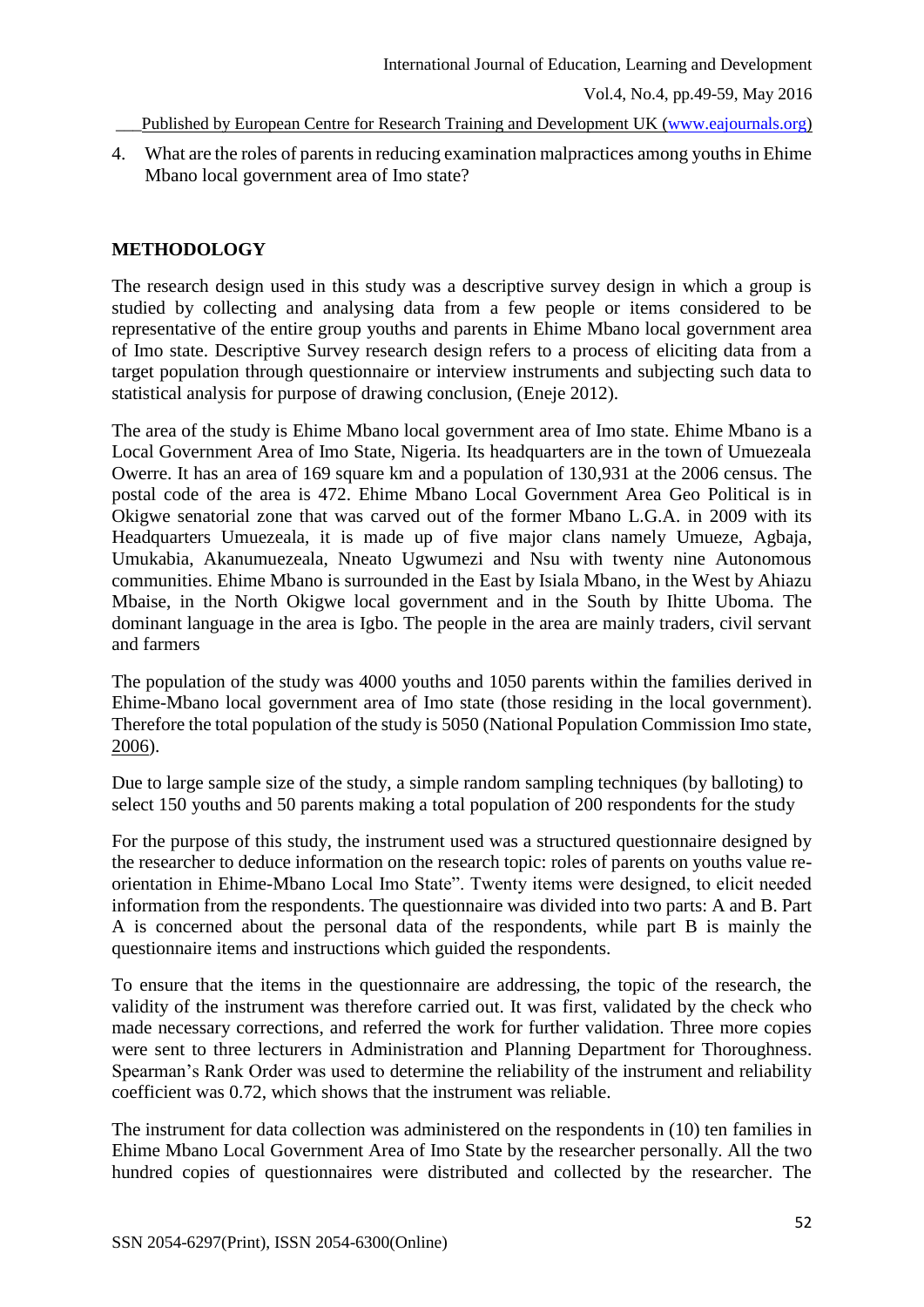Vol.4, No.4, pp.49-59, May 2016

\_\_\_Published by European Centre for Research Training and Development UK [\(www.eajournals.org\)](http://www.eajournals.org/)

questionnaire items were answered by the respondents and were collected back personally by the researcher on the spot.

The research questions were answered on individual basis using mean and standard deviation. Items that scored 2.50 and above were accepted while items that scored less than 2.50 were rejected as the decision rule.

## **RESULTS**

This chapter presents an analysis of the data collected from the study. All data collected were organized and analyzed based on the four research questions formulated for this work.

**Research Question 1:** What are the roles of parents in reducing indecent dressing among youths in Ehime Mbano local government area of Imo state?

## **Table 1: the mean score of the roles of parents in reducing indecent dressing among youths in Ehime Mbano local government area of Imo state**

| <b>Item</b>    | Roles of parent in reducing indecent                                                | <b>SA</b> | $\mathbf{A}$ | D  | <b>SD</b>                | N   | $\overline{x}$ | <b>Decision</b> |
|----------------|-------------------------------------------------------------------------------------|-----------|--------------|----|--------------------------|-----|----------------|-----------------|
| N <sub>0</sub> | dressing.                                                                           |           |              |    |                          |     |                | rule            |
| $\mathbf{1}$   | Parents have the role of buying a decent 130                                        |           | 50           | 15 | 5                        | 200 | 3.5            | Accepted        |
|                | cloth for their children                                                            |           |              |    |                          |     |                |                 |
| $\overline{2}$ | Parents have the role of advising their 100                                         |           | 60           | 30 | 10                       | 200 | 3.2            | Accepted        |
|                | wards against fixing of eye lashes                                                  |           |              |    |                          |     |                |                 |
| 3              | Parents have the role of teaching their 120                                         |           | 70           | 9  | $\mathbf{1}$             | 200 | 3.5            | Accepted        |
|                | wards against wearing bum-shorts                                                    |           |              |    |                          |     |                |                 |
| $\overline{4}$ | Parents have the roles of teaching their                                            | 140       | 30           | 20 | 10                       | 200 | 3.5            | Accepted        |
|                | wards on the negative effects of wearing                                            |           |              |    |                          |     |                |                 |
|                | miniskirts                                                                          |           |              |    |                          |     |                |                 |
| 5              | Parents should teach their wards on the                                             | -130      | 60           | 9  | 1                        | 200 | 3.5            | Accepted        |
|                | effect of nudity                                                                    |           |              |    |                          |     |                |                 |
| 6              | Parents have the role of teaching their                                             | 140       |              |    |                          |     |                |                 |
| 7              | wards on sagging                                                                    |           | 30           | 20 | 10                       | 200 | 3.5            | Accepted        |
|                | Parents have the role of teaching their<br>wards on the negative effects of wearing |           |              |    |                          |     |                |                 |
|                | transparent clothes                                                                 | 130       | 60           | 9  | $\mathbf{1}$             | 200 | 3.5            | Accepted        |
| 8              | Parents have the role of teaching their                                             |           |              |    |                          |     |                |                 |
|                | wards on effects of wearing cloths that                                             |           |              |    |                          |     |                |                 |
|                | expose the sensitive parts of their body                                            | 140       | 50           | 10 | $\overline{\phantom{a}}$ | 200 | 3.6            | Accepted        |
| 9              | Parents have the role of teaching their                                             |           |              |    |                          |     |                |                 |
|                | male wards on how indecent it is to wear                                            |           |              |    |                          |     |                |                 |
|                | earrings                                                                            | 150       | 40           | 8  | $\overline{2}$           | 200 | 3.6            | Accepted        |
| 10             | Parents have the role of teaching their                                             |           |              |    |                          |     |                |                 |
|                | ward on the effects of applying make-ups                                            |           |              |    |                          |     |                |                 |

The table showed the mean scores of the roles of parents in reducing indecent dressing among youths in Ehime Mbano local government area of Imo state. The table showed that item 1-10 were with the mean scores of 3.5, 3.2 3.5, 3.5, 3.5, 3.5, 3.5, 3.6 and 3.6 which were above 2.5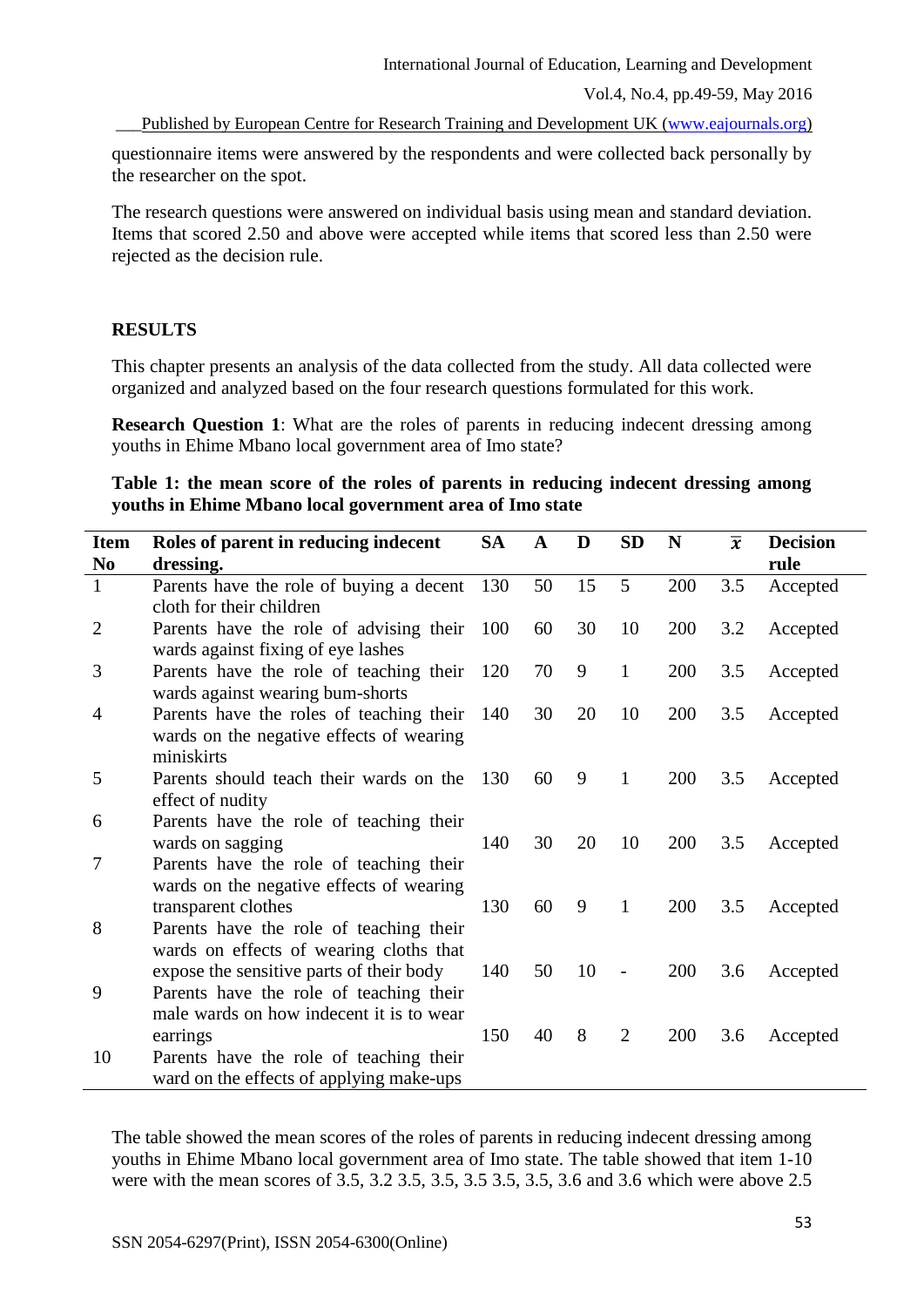\_\_\_Published by European Centre for Research Training and Development UK [\(www.eajournals.org\)](http://www.eajournals.org/)

the mean response for acceptance. The table showed that parents have a vital role to play in reducing indecent dressing among youths in Ehime Mbano local government area of Imo state.

**Research Question 2:** What are the roles of parents in reducing cultism among youths in Ehime Mbano local government area of Imo state?

# **Table 2: the mean scores of roles of parents in reducing cultism among youths in Ehime Mbano local government area of Imo state**

| <b>Item</b>    | Roles of parents in reducing cultism SA   |     | $\mathbf{A}$ | D  | <b>SD</b>      | N   | $\overline{x}$ | <b>Decision</b> |
|----------------|-------------------------------------------|-----|--------------|----|----------------|-----|----------------|-----------------|
| N <sub>0</sub> | among youth.                              |     |              |    |                |     |                | rule            |
| 11             | Parents have the role of guiding their    |     |              |    |                |     |                |                 |
|                | wards on the need for virtuous life       | 100 | 60           | 30 | 10             | 200 | 3.2            | Accepted        |
| 12             | Parents have the roles of teaching their  |     |              |    |                |     |                |                 |
|                | wards on the evils of cultism             | 130 | 50           | 15 | 5              |     | 200 3.5        | Accepted        |
| 13             | Parents have role of teaching their       |     |              |    |                |     |                |                 |
|                | wards on the effect of cultism on         |     |              |    |                |     |                |                 |
|                | society                                   | 138 | 50           | 10 | 2              | 200 | 3.6            | Accepted        |
| 14             | Parents have the role of disciplining     |     |              |    |                |     |                |                 |
|                | their wards when they misbehave           | 147 | 40           | 8  | 5              | 200 | 3.6            | Accepted        |
| 15             | Parents have to engage their wards in     |     |              |    |                |     |                |                 |
|                | beneficial social activities              | 100 | 60           | 30 | 10             | 200 | 3.2            | Accepted        |
| 16             | Parents have the role of knowing the      |     |              |    |                |     |                |                 |
|                | kind of friends their wards keep          | 140 | 30           | 20 | 10             | 200 | 3.5            | Accepted        |
| 17             | Parents have the role in making sure      |     |              |    |                |     |                |                 |
|                | their wards live a decent life            | 130 | 60           | 9  | $\mathbf{1}$   | 200 | 3.5            | Accepted        |
| 18             | Parents have the role of initiating their |     |              |    |                |     |                |                 |
|                | wards to cults                            | 10  | 15           | 55 | 120            | 200 | 1.5            | Rejected        |
| 19             | Parents have the role of discouraging     |     |              |    |                |     |                |                 |
|                | their wards on the negative effects of    | 116 | 84           |    |                |     |                |                 |
|                | cult activities                           |     |              | 72 | 8              | 280 | 3.1            | Accepted        |
| 20             | Parents have the role of teaching their   |     |              |    |                |     |                |                 |
|                | wards the negative effects of cult        | 120 |              |    |                |     |                |                 |
|                | killings                                  |     | 136          | 20 | $\overline{4}$ | 280 | 3.3            | Accepted        |

Table 2 showed the roles of parents in reducing cultism among youths in Ehime Mbano local government area of Imo state. From the table, it was indicated that items 11, 12, 13, 14, 15, 16, 17, 18 and 20 were with the mean scores of 3.2, 3.5,

3.6, 3.6, 3.2, 3.5, 3.5, 3.1 and 3.3 respectively which above 2.5 the mean score for acceptance. On the hand the respondents rejected item 19. This is evidently shown in the mean score of the item which is below 2.5 the benchmark for acceptance. The table therefore indicated that parents have a vital role to play in reducing cultism among youths in Ehime Mbano local government area of Imo state.

**Research Question 3:** What are the roles of parents in reducing prostitution among youths in Ehime Mbano local government area of Imo state?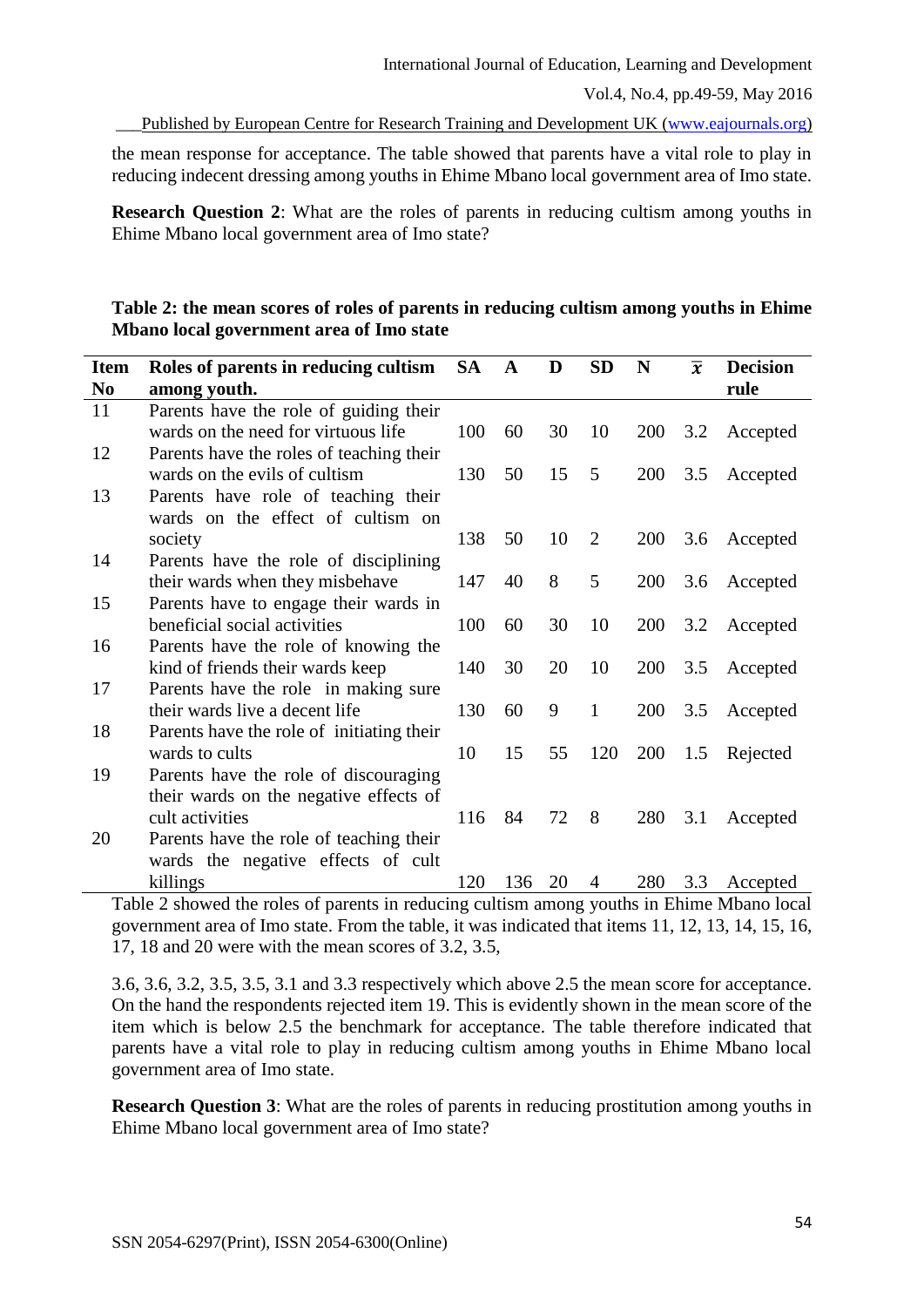## Published by European Centre for Research Training and Development UK [\(www.eajournals.org\)](http://www.eajournals.org/)

**Table 3:** the mean score of the roles of parents in reducing prostitution among youths in Ehime Mbano local government area of Imo state

| <b>Item</b><br>N <sub>0</sub> | Roles of parents in reducing<br>prostitution among youth.                                     | <b>SA</b> | $\mathbf{A}$ | D  | <b>SD</b> | N          | $\overline{x}$ | <b>Decision</b><br>rule |
|-------------------------------|-----------------------------------------------------------------------------------------------|-----------|--------------|----|-----------|------------|----------------|-------------------------|
| 21                            | Parents have the role of teaching the<br>female wards the evils in prostitution               | 19        | 50           | 15 | 6         | <b>200</b> | 3.5            | Accepted                |
| 22                            | parents have the role of discouraging the<br>female wards the evils in infidelity             | 99        | 60           | 30 | 11        | <b>200</b> | 3.2            | Accepted                |
| 23                            | parents have the role of helping their wards<br>on the need for moral lives                   | 118       | 70           | 9  | 3         | <b>200</b> | 3.5            | Accepted                |
| 24                            | parents have the role of encouraging their<br>female wards the need for descent dressing      | 139       | 30           | 20 | 11        | <b>200</b> | 3.5            | Accepted                |
| 25                            | Parents have the role of teaching their<br>wards ways of avoiding sexual harassment           | 128       | 60           | 9  | 3         | 200        | 3.5            | Accepted                |
| 26                            | Parents have the role of teaching their<br>wards on the need for keeping good friends         | 118       | 70           | 9  | 3         | <b>200</b> | 3.5            | Accepted                |
| 27                            | Parents have the role of teaching their<br>wards on peer influence                            | 139       | 30           | 20 | 11        | <b>200</b> | 3.5            | Accepted                |
| 28                            | Parents have the role of teaching their<br>wards on the negative effects of premarital<br>sex | 117       | 7            | 9  | 3         | 200        | 3.5            | Accepted                |
| 29                            | Parents have the role of teaching their<br>wards on the negative effects of abortions         | 139       | 30           | 20 | 11        | <b>200</b> | 3.5            | Accepted                |

Table 3 showed the mean scores of the roles of parents in reducing prostitution among youths in Ehime Mbano local government area of Imo state. From the table, items 11-12 were with the mean scores of 3.5, 3.2, 3.5, 3.5 and 3.5 respectively which were above 2.5 the benchmark for acceptance. The table therefore showed that parents have a vital role to play in the reduction of prostitution among youths in Ehime Mbano local government area of Imo state

**Research Question 4:** What are the roles of parents in reducing examination malpractices among youths in Ehime Mbano local government area of Imo state?

# **Table: 4: The mean score of roles of parents in reducing examination malpractices among youths in Ehime Mbano local government area of Imo state**

| <b>Item</b><br>N <sub>0</sub> | The roles of parent in reducing<br>examination malpractices                                             | SA - | $\mathbf{A}$ | D | -SD | N       | $\overline{x}$ | <b>Decision</b><br>rule |
|-------------------------------|---------------------------------------------------------------------------------------------------------|------|--------------|---|-----|---------|----------------|-------------------------|
| 29                            | parents have the role of buying adequate 130 50 15 5<br>textbooks for their wards                       |      |              |   |     | 200     | 3.5            | Accepted                |
| 30                            | parents have the role of helping in 100 60 30 10<br>cultivating a good reading habit                    |      |              |   |     |         |                | 200 3.2 Accepted        |
| 31                            | parents have the role of teaching their 130 50 15 5<br>wards on the evils in examination<br>malpractice |      |              |   |     | 200 3.5 |                | Accepted                |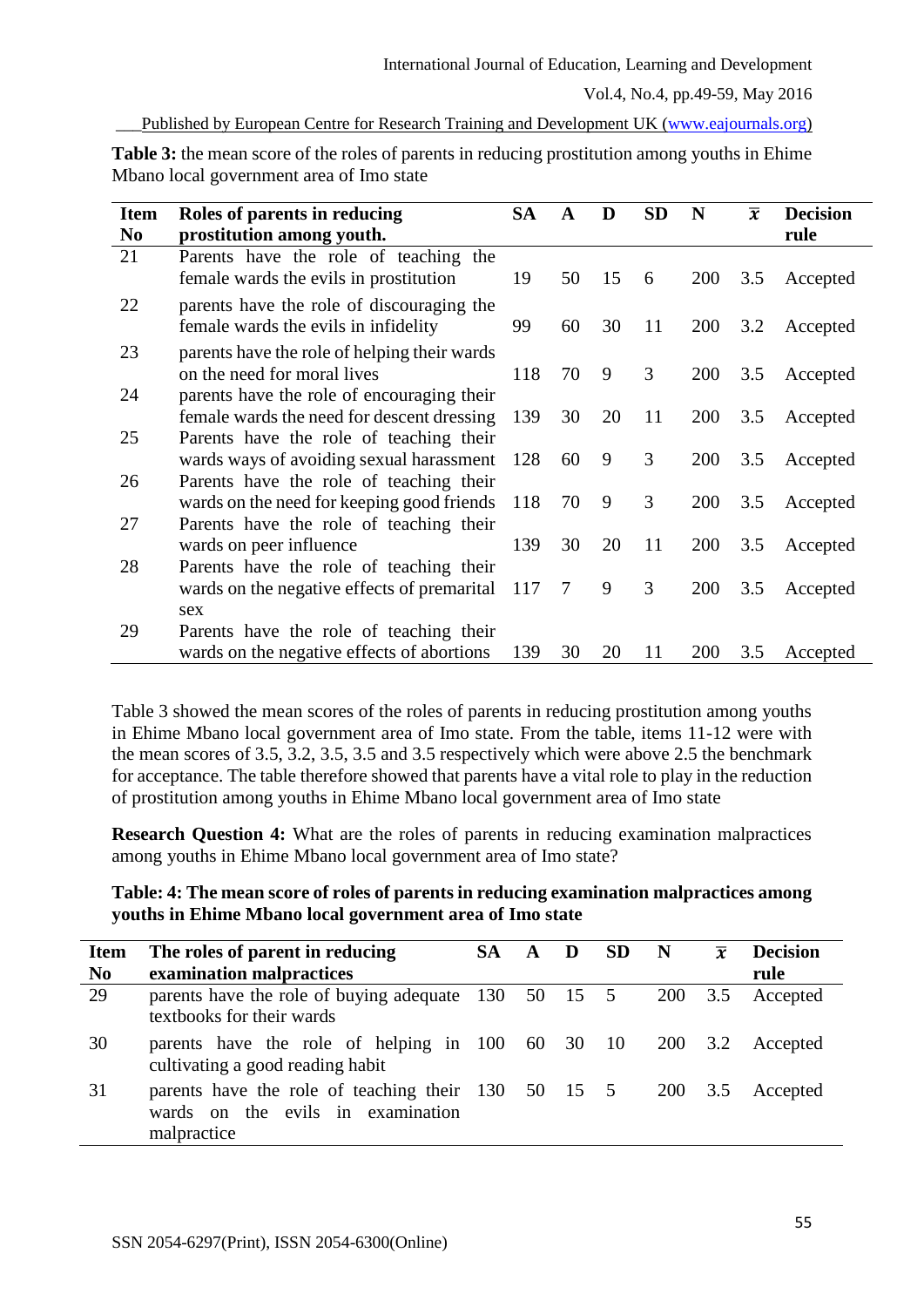| 32 | Parents have the role of encouraging their 140 50 10 |     |      |    | $\sim$ $-$              | 200        | 3.6 | Accepted |
|----|------------------------------------------------------|-----|------|----|-------------------------|------------|-----|----------|
|    | wards to fail honourable than to pass by             |     |      |    |                         |            |     |          |
|    | all means                                            |     |      |    |                         |            |     |          |
| 33 | Parents have the role of helping school 150          |     | 40 8 |    | 2                       | <b>200</b> | 3.6 | Accepted |
|    | teachers in teaching at homes                        |     |      |    |                         |            |     |          |
| 34 | Parents have the role of educating their             |     |      |    |                         |            |     |          |
|    | wards                                                | 118 | 70 9 |    | $\overline{\mathbf{3}}$ | 200        | 3.5 | Accepted |
| 35 | Parents have the role of helping to teach            |     |      |    |                         |            |     |          |
|    | their wards                                          | 139 | 30   | 20 | -11                     | <b>200</b> | 3.5 | Accepted |
| 36 | Parents have the role of helping their               |     |      |    |                         |            |     |          |
|    | wards in doing assignment                            | 128 | 60   | 9  | 3                       | <b>200</b> | 3.5 | Accepted |

Published by European Centre for Research Training and Development UK [\(www.eajournals.org\)](http://www.eajournals.org/)

Table 4 showed the mean scores of the roles of parents in reducing examination malpractices among youths in Ehime Mbano local government area of Imo state. From the table, it was indicated that items 29-36 were with the mean scores of 3.5, 3.2, 3.5, 3.6 and 3.6 respectively which were above 2.5 the benchmark for acceptance. Hence the table showed that parents have a vital role to play in the reduction of the rate examination malpractices among youths in Ehime Mbano local government area of Imo state

# **Summary of the Findings**

Based on the data collected analysed, the following were the findings of the study;

- 1. It was discovered that parents have a role to play in reducing indecent dressing among youths in Ehime Mbano local government area of Imo state.
- 2. It was discovered that parents have a role in reducing cultism among youths in Ehime Mbano local government area of Imo state
- 3. It was discovered that parents plays a vital role in reducing prostitution among youths in Ehime Mbano local government area of Imo state.
- 4. It was discovered that parents have a role in reducing examination malpractices among youths in Ehime Mbano local government area of Imo state.

# **DISCUSSION**

Table 1 showed the mean response of the respondents on the roles of parents in reducing indecent dressing among youths in Ehime Mbano Local Government Area of Imo state. From the table, it was indicated that parents have the role of buying a decent cloth for their children, parents have the role of advising their wards against fixing of eye lashes, parents have the role of teaching their wards against wearing bum-shorts, parents have the roles of teaching their wards on the negative effects of wearing miniskirts and that parents should teach their wards on the effect of nudity/sagging. The result of the study were in line with Agbaje, (2012) who noted that most youths dress indecently because of what their parents often buy for them. Also Oluyeba, and Daramola, (2013) noted that it is the primary functions of parents to make sure that their wards dress decently.

Table 2 showed the mean response of the roles of parents in reducing cultism among youths in Ehime Mbano local government area of Imo state. From the table, it was indicated that the respondents agreed that Parents have the role of guiding their wards on the need for virtuous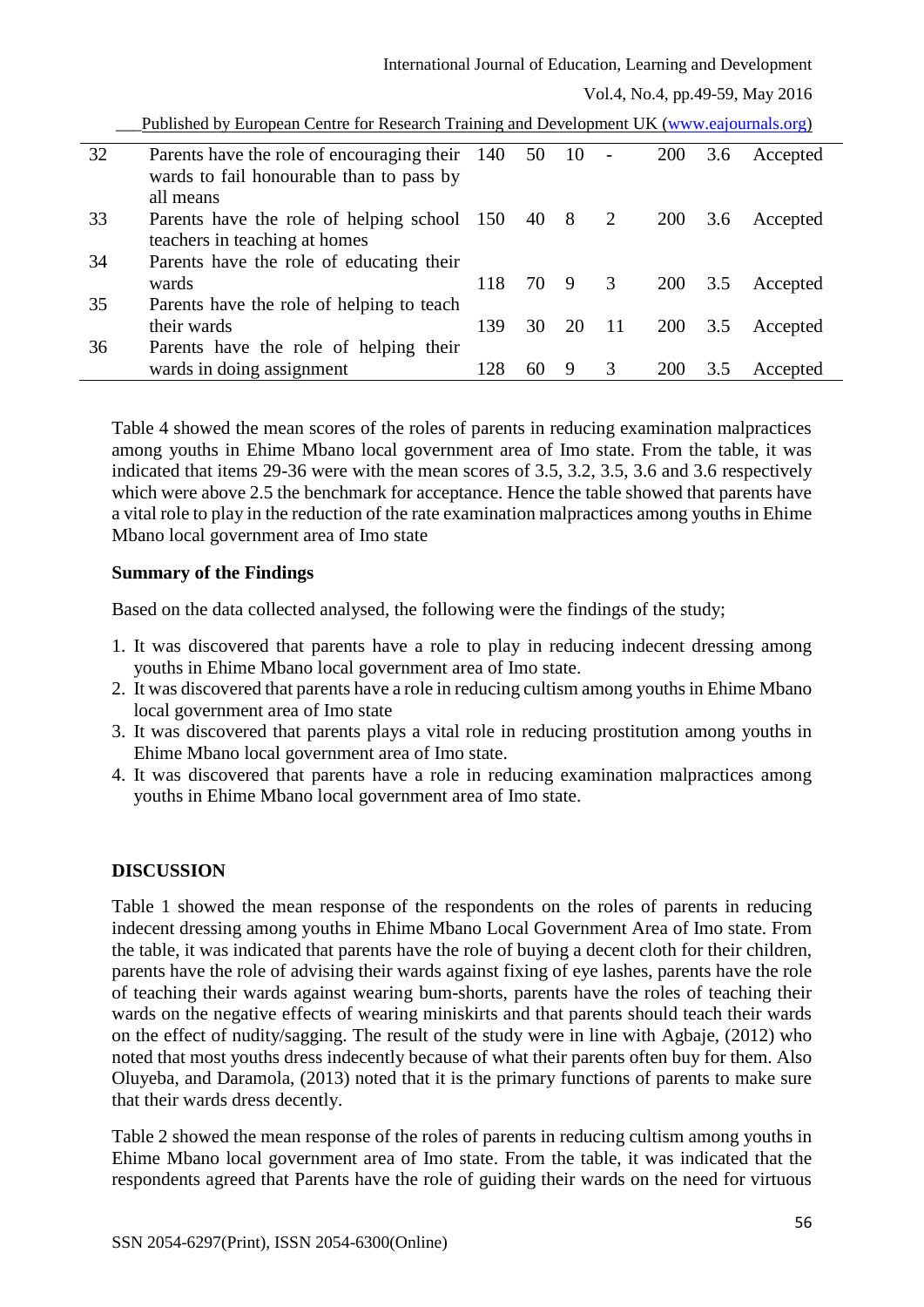#### Published by European Centre for Research Training and Development UK [\(www.eajournals.org\)](http://www.eajournals.org/)

life, parents have the roles of teaching their wards on the evils of cultism, parents have role of teaching their wards on the effect of cultism on society, the parents have the role of disciplining their wards they misbehave and that parents have the role of engaging their wards in beneficial social activities. The result of the study were in line with Bulus (2008) who noted that parents have the primary role of guiding their wards on the evils of cultism especially among undergraduate universities of tertiary institutions.

Table 3 showed the mean responses of the respondents on the roles of parents in reducing prostitution among youths in Ehime Mbano local government area of Imo state. From the table, it was indicated that the respondents agreed that the parents have the role of teaching the female wards the evils in prostitution, the parents have the role of discouraging the female wards the evils in infidelity, parents have the role of helping their wards on the need for moral lives, parents have the role of encouraging their female wards the need for descent dressing and that parents have the role of teaching their wards ways of avoiding sexual harassment. The results of the study were in line with Ikupa, (2007) who noted that parents should always advice the negative effects of prostitution.

Finally, table 4 showed the mean response of the respondents on the roles of parents reducing examination malpractices among youths in Ehime Mbano local government area of Imo state. From the table, it was indicated that the respondents agreed that parents have the role of buying adequate textbooks for their wards, parents have the role of helping in cultivating a good reading habit to their wards, parents have the role of teaching their wards on the evils in examination malpractice, parents have the role of encouraging their wards to fail honourable than to pass by all means and that parents have the role of helping school teachers in teaching at homes. The result of the study were in line with Nwele, (2009) who stated that parents play vital roles in continuous increase of examination malpractices in our educational institutions.

#### **CONCLUSION**

The rate of social deviances these days can be attributed the high rate of parental negligence to their responsibilities. A child being a product of a family therefore represents the values, morals and ethics of that family. The level of development a child manifests in later life, reflects to the type of home background, experiences, exposure and training, a child gets in early years. Train up a child in the way he should go and when he is old, he will not depart from it."- Proverbs 22:6. This passage in the Holy Book, the Bible, is arguably the most recommendable for children's upbringing – both for Christian and non-Christian parents. It therefore places on the parents the ultimate right and responsibility for raising better children, therefore, making up a healthier society. This advice also ties most, if not all, of the culpability of a child's undesirable character and choice of direction to its parent(s). While it's highly commendable for parents to teach their children (wards) the times of life they live in, it's equally pertinent that these parents train them in the way they should go.

#### **RECOMMENDATIONS**

- 1. Parents should be knowledgeable in the matters that affect children.
- 2. Parents should ensure that their children get the best from home training which will help their ward in the socio-economic development of the country.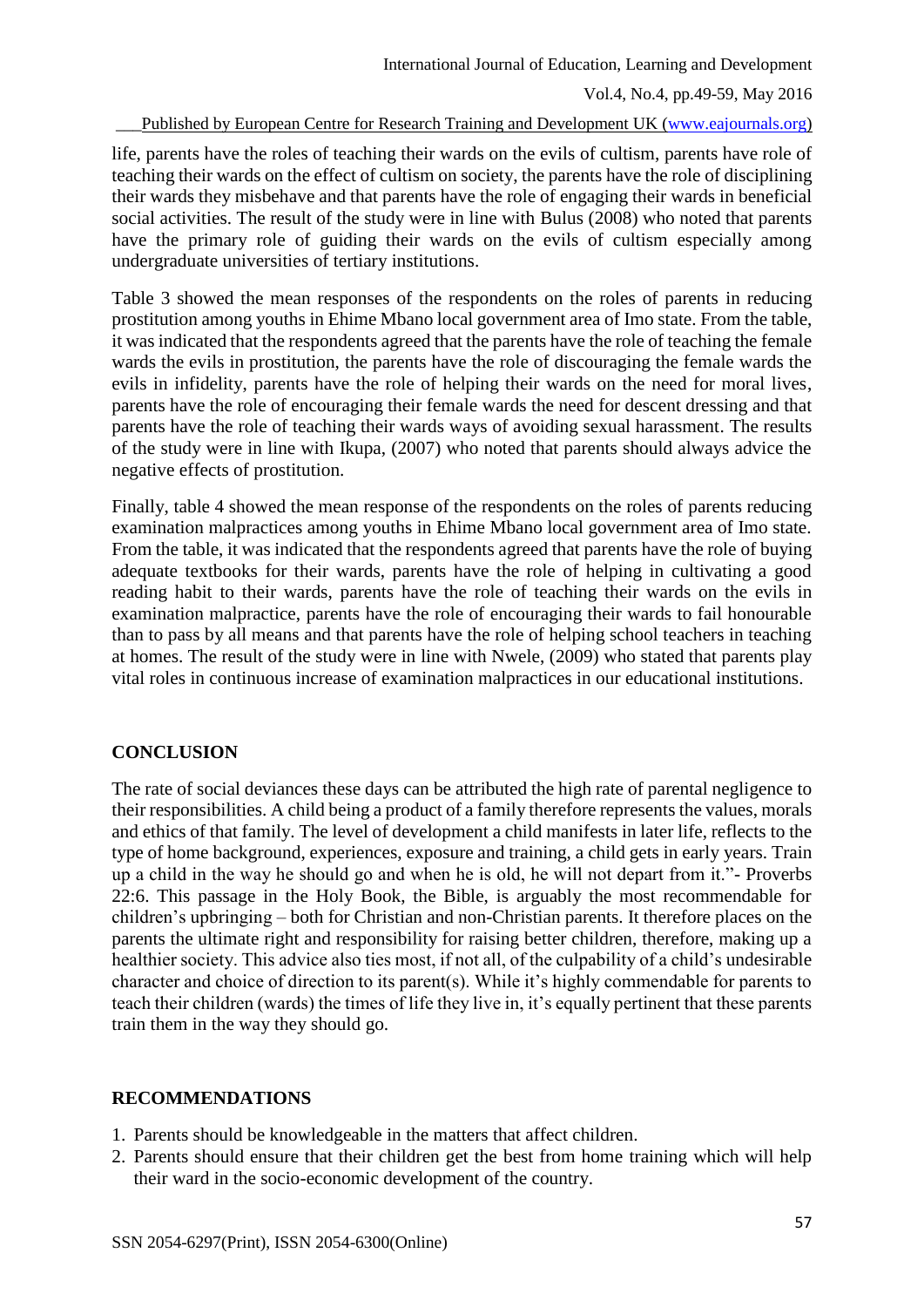\_\_\_Published by European Centre for Research Training and Development UK [\(www.eajournals.org\)](http://www.eajournals.org/)

- 3. There is need for sensitisation for parents on their role in the moral upbringing of their wards
- 4. There is need that parents should know the kind of friend their wards keep
- 5. Parents should teach their wards on the negative effects of social deviancies.

#### **Educational implications**

This study has much educational implication. It has an implication to the parents. This is because there is an urgent need that parents take up their responsibilities seriously. This will help them nurture the youths who will be the leaders of tomorrow.

The results of the study also have much implication to the youths who are the leaders of tomorrow. This will help them to know the benefits of leaving a good life in a multi-ethnic society like Nigeria. It will also help them to be patriotic rather than sabotaging the efforts made by national authorities in fostering peace development in the country.

## **REFERENCES**

- African Youth Charter (2004). Technical and Vocational Education for Productivity and Sustainable Development in Nigeria. In S. M. Yalams; B. Bukar; S. A. Adebayo; S. T. Puyate and A. K. Onwuchekwa (Eds.), *Technical and Vocational Education: A challenge to the Nigerian Education Reform Agenda.* Proceedings of the 20th Annual conference of the Nigerian Association of Teachers of Technology (NATT). p294-300. Kaduna, Nigeria.
- Agbaje, I, (2012). Towards Achievement of Sustainable Development through Technical and Vocational Education and Training (TVET): A case of Middle Level Colleges- Kenya. *Journal of Emerging Trends in Educational Research and Policy Studies,* 3(5), 686 - 690
- Azubuike C (2009). Values Disorientation in the Nigerian System. In Ivowi, U. M. O. (Ed), *Education for Value.* Lagos: The CIBN Press limited.
- Azubuike, C (2013). The Production of Cognitive Achievement in Children: Home, School and Racial Test Score Gaps", *Journal of Human Capital,* 1, 91-136
- Bulus, B (2008). Moral education in the zone of proximal development. *Journal of Moral Education,* 27 (2), 141-160.
- Denga, P (2011). *Systematic Theology.* Chicago, IL: University of Chicago Press. 116
- Essays, W (2013)*The war against boys: how misguided feminism is harming our young men.*  New York: Simon & Schuster.
- Ford, E & Lerner, A (2013). Selection and Validation of Oral Materials for Children's Literature:
- Hastings, D (2010). *Our Common Future.* Oxford: Oxford University Press,
- Ikupa, T (2007). 'The Emergence of Secret Cults in Tertiary Instiuttion in Nigeria and their Effects of learning and Discipline in Current Issues in Nigeria Educational System. Itedjere, P.O. (Ed.) Benin: Osasu publishers.
- Kumar, L (2008). *Sustainable Agriculture Production: Implications for International Agricultural Research.* FAO Research and technology paper 4. Rome, Italy
- National Population Commission (NPC), (2006). Research and statistics unit
- Njoku, R (2013). Sustainability and Sustainable Development. In S. B. Arokoyu; O. S. Nwosu; V. U. Dienye and M. Ifeanacho (Eds.), *Perspectives on World Issues and Problems.* p17- 26. Port Harcourt: Amethyst & Colleagues Publishers.